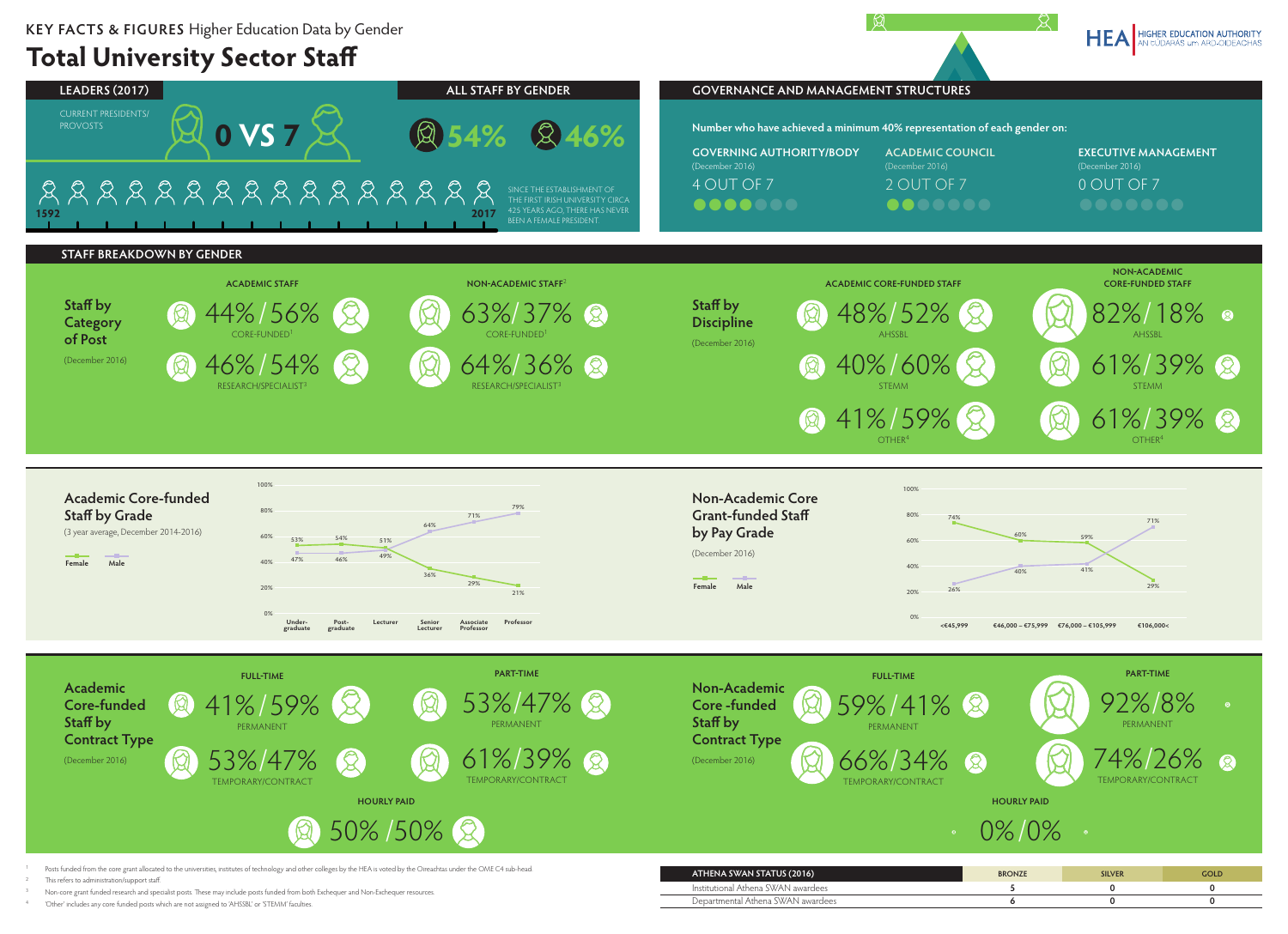## **Total Colleges Sector Staff**

<sup>4</sup> 'Other' includes any core funded posts which are not assigned to 'AHSSBL' or 'STEMM' faculties.



HEA HIGHER EDUCATION AUTHORITY